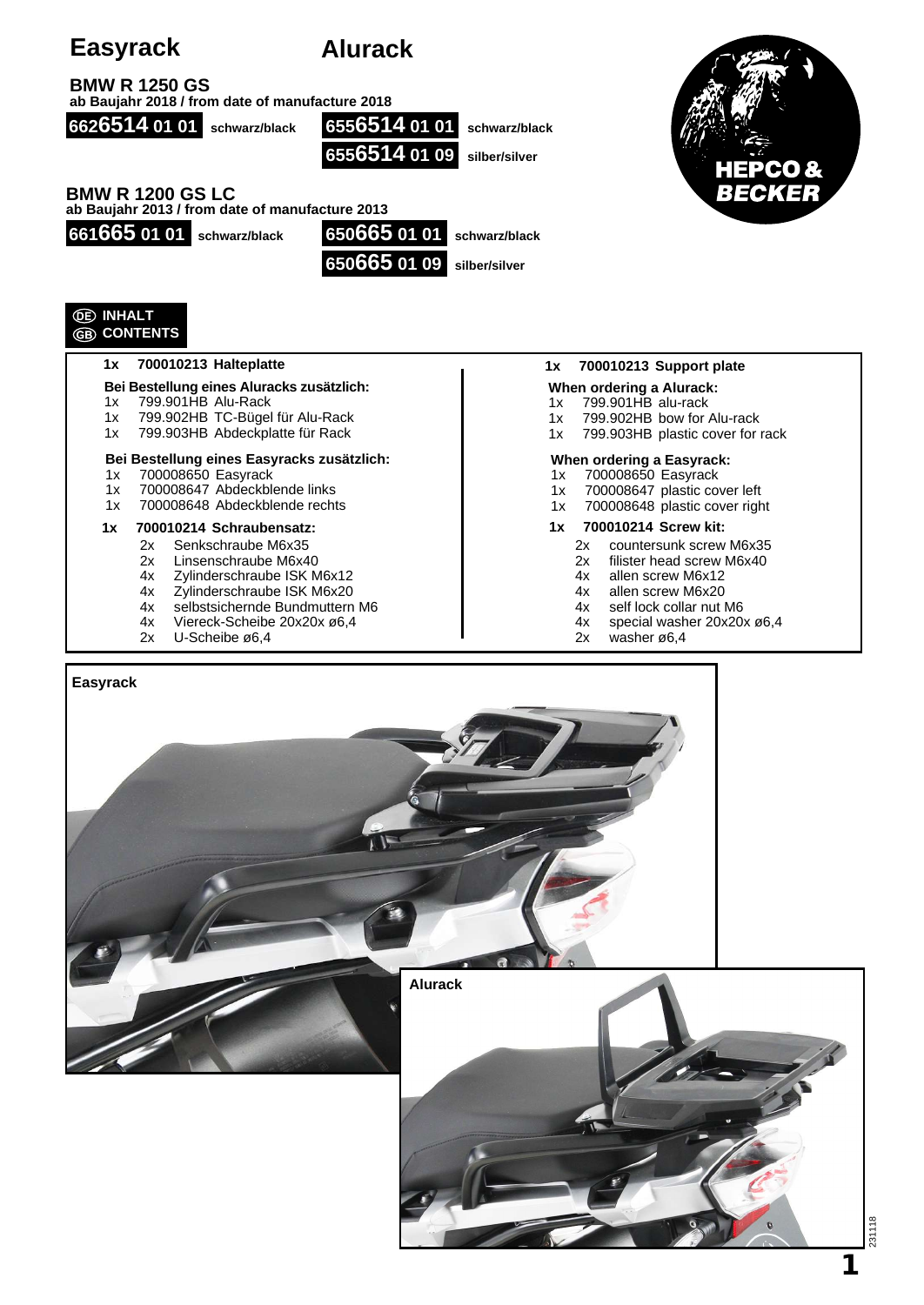

## **WICHTIG GB** IMPORTANT

**Die Voraussetzung für die Montage ist natürlich eine gewisse technische Erfahrung. Wenn Sie sich nicht sicher sind, wie man eine bestimmte Arbeit ausführt, sollten Sie diese Ihrer Fachwerkstatt überlassen. Ziehen sie alle zugänglichen Schrauben zuerst nur locker an. Nachdem alles montiert ist, werden die Schrauben dann auf das entsprechende Anzugsmoment festgezogen. Dadurch wird sichergestellt, dass das Produkt spannungsfrei angebaut ist. Anzugsmomente beachten! Nach der Montage alle Verschraubungen auf festen Sitz kontrollieren!**

**Of course, the assembly requires a certain technical experience. If you are not sure how to execute a determined action, you should ask your local distributor to do it. First, tighten all screws only loosely. After mounting all parts, the screws should be tightened to the torque specified. This guarantees, that the product is mounted without tension. Observe the tightening torques of the manufacturer! Control all screw connections after the assembling for tightness!**

### *<u>OE VORBEREITUNG</u>* **GB PREPARING**

Die 4 Schrauben aus der Originalbrücke entfernen, diese entfallen. Dismantle the four screws of the original rack. Screws are obsolete.



Vorbereitung des Aluracks:

Den beiliegenden TC-Bügel mit den Zylinderkopfschrauben M6 x 12 hinten unter dem Alurack verschrauben.

**HINWEIS: Der TC-Bügel ist nur bei Anbringung eines Hepco & Becker Topcases erforderlich.**

Preparing of the Alurack:

Fix the bow to the rack with allen screws M6 x 12. **NOTICE: The bow is needed in use with a Hepco & Becker topcase only .**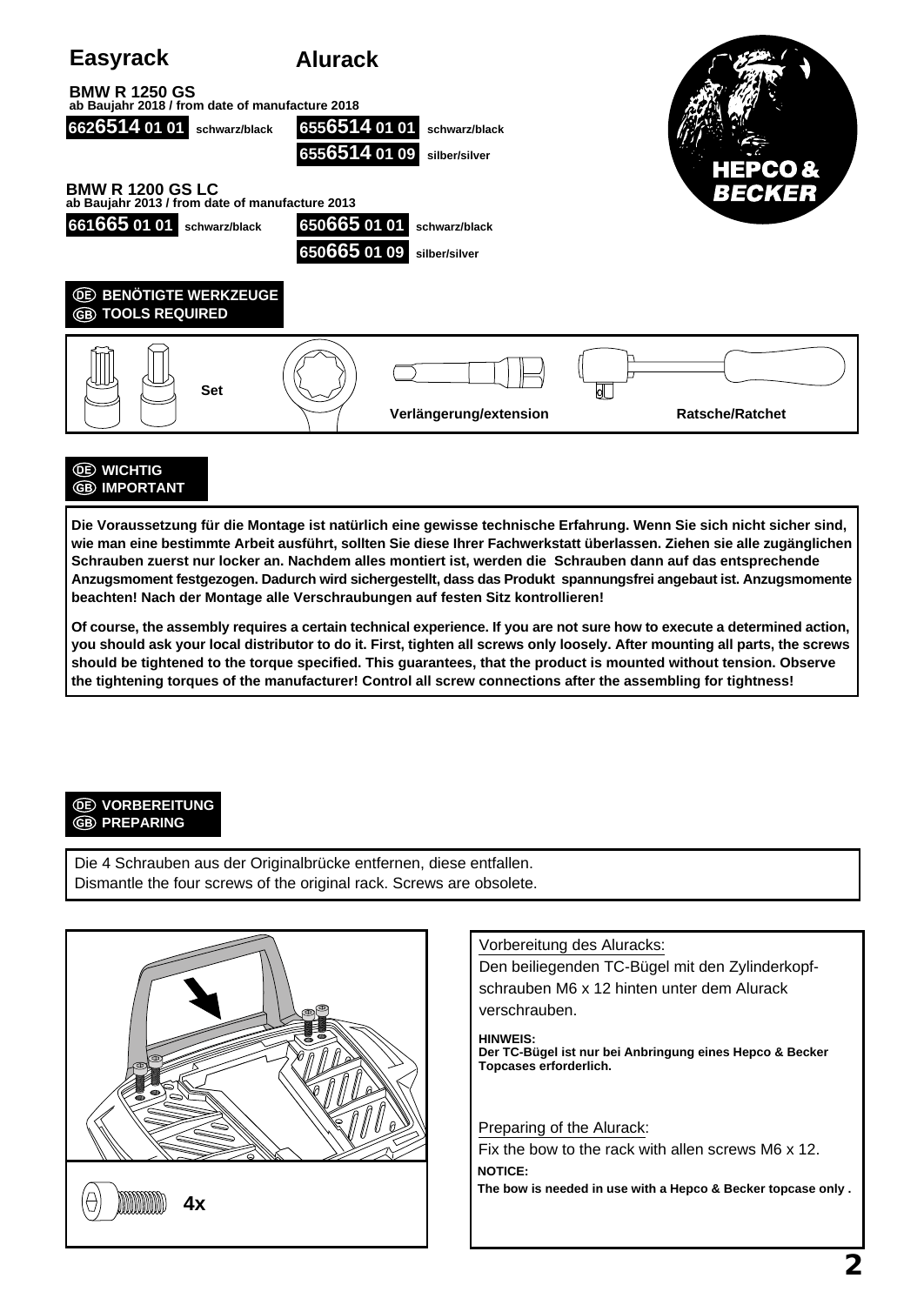# **Easyrack Alurack**





On the support plate with allen screws M6 x 20 and special washer 20x20xø6,4. Secure with the collar nuts M6. Mount the plastic cover.